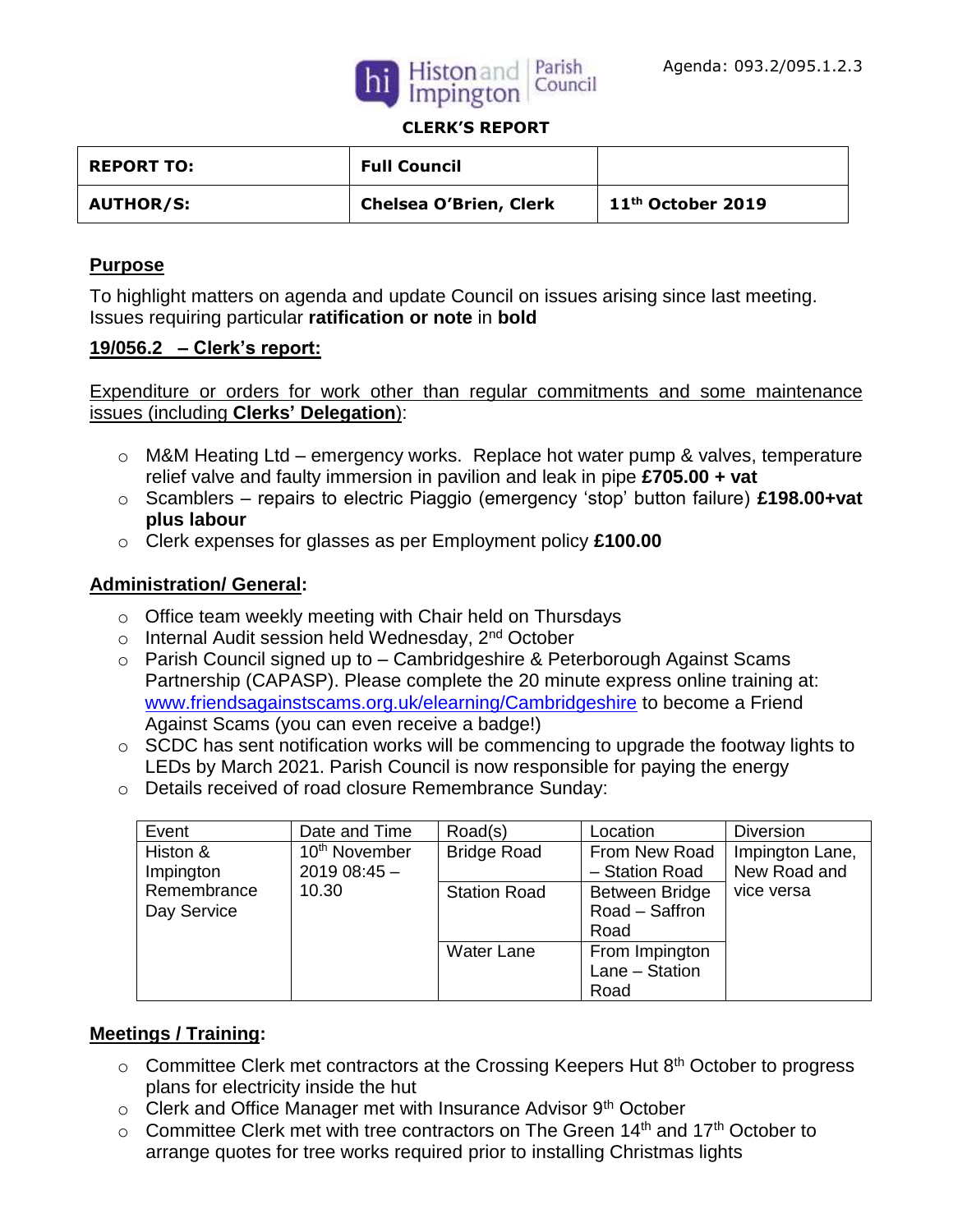- o Community Park meeting with SCDC Case Officer, Carter Jonas and Flagship attended by Cllrs Payne and Davies 16th October
- o Meadow and Buchan Street Public Consultation attended by Cllrs Ing, Jocelyn and Cahn. Link to consultation boards: [https://www.ip-cambridge.co.uk/wp](https://www.ip-cambridge.co.uk/wp-content/uploads/2018/03/045_Consultation-Boards_6.0-PRINT-lo-res.pdf)[content/uploads/2018/03/045\\_Consultation-Boards\\_6.0-PRINT-lo-res.pdf.](https://www.ip-cambridge.co.uk/wp-content/uploads/2018/03/045_Consultation-Boards_6.0-PRINT-lo-res.pdf) You can comment on these boards until 25<sup>th</sup> October by using the comment form here: [https://www.ip-cambridge.co.uk/wp-content/uploads/2018/03/Meadows-and-Buchan-](https://www.ip-cambridge.co.uk/wp-content/uploads/2018/03/Meadows-and-Buchan-St-Comments-Form-v5.pdf)[St-Comments-Form-v5.pdf](https://www.ip-cambridge.co.uk/wp-content/uploads/2018/03/Meadows-and-Buchan-St-Comments-Form-v5.pdf)

# **Staff matters and holiday/TOIL dates:**

## **Staff email addresses:**

[clerk@hisimp.net](mailto:clerk@hisimp.net) – Clerk [committee.clerk@hisimp.net](mailto:committee.clerk@hisimp.net) – Committee Clerk/Information Officer [office@hisimp.net](mailto:office@hisimp.net) Office Manager/RFO [admin@hisimp.net](mailto:admin@hisimp.net) – Apprentice Business Administrator [groundsman@hisimp.net](mailto:groundsman@hisimp.net) – Head Groundsman [asst.groundsman@hisimp.net](mailto:asst.groundsman@hisimp.net) – Assistant Groundsman

# **Visitors to the Office:**

Cllrs Payne, Carrington, Davies, Jenkins, Ing Bowls & Cricket clubs representative, various sports coaches Residents:

- o Key collections for community room bookings
- o Viewing of planning applications
- o Query on planning matter
- o MUGA users
- o The Green, key collection

## Contractors:

- o PA Collacot PAT testing Christmas Lights
- o M&M Heating Ltd
- $\circ$  Crossover Group (Security)
- o Scamblers
- o Buchans
- o Pro-Serve Electrical

## **Magazines Received** available on request

- o IQ September-November Edition
- $\circ$  The Clerk Magazine September
- o Clerks & Councils Direct September
- o Cambridge Architecture Summer/Autumn 2019

### **Please let Clerk know your holiday dates** as this greatly aids arrangements in the Council diary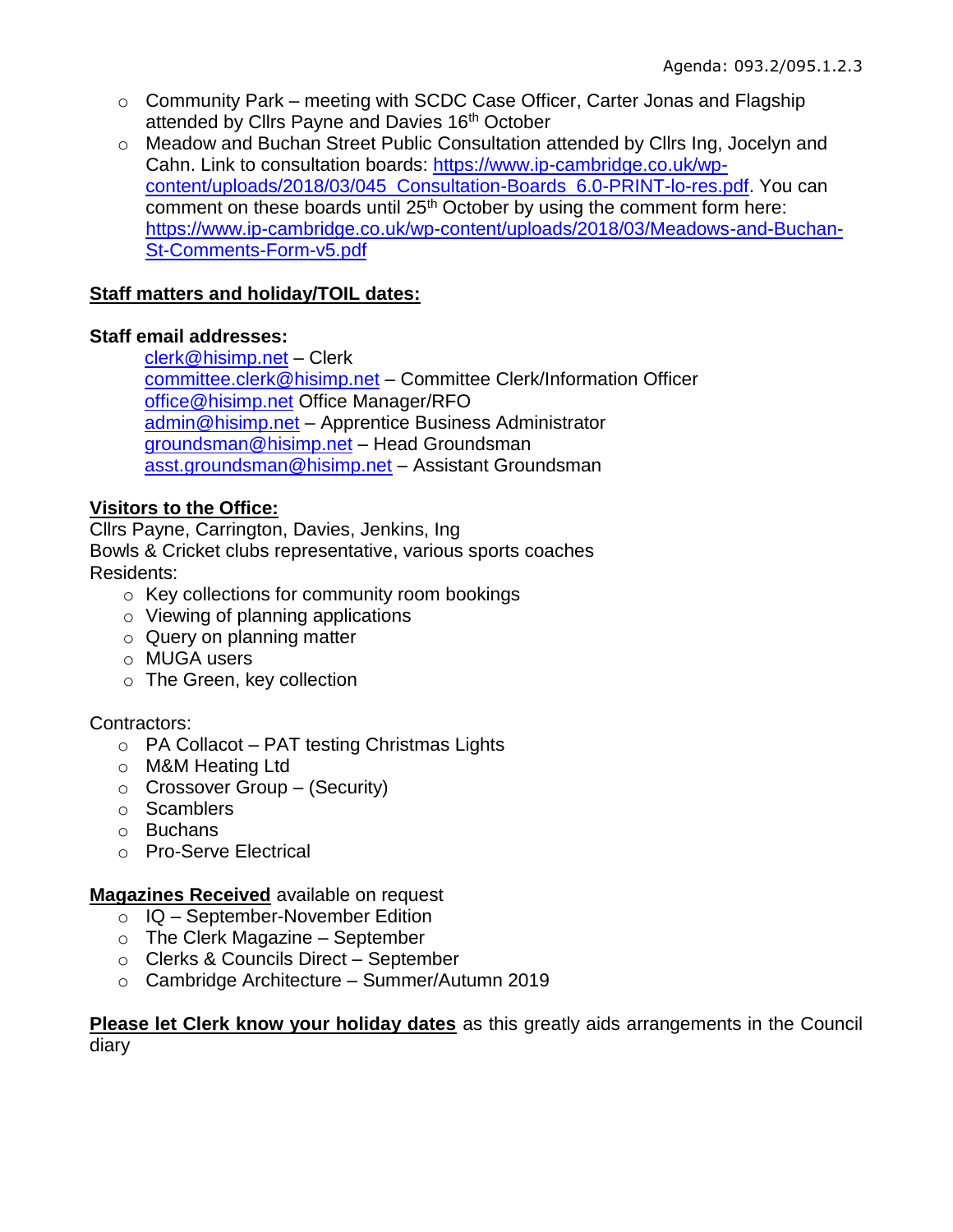

| <b>REPORT TO:</b> | <b>Full Council</b>                | 15 <sup>th</sup> October 2019 |
|-------------------|------------------------------------|-------------------------------|
| <b>AUTHOR/S:</b>  | Lynda Marsh, Office<br>Manager/RFO |                               |

# **Purpose**

To list accounts paid by delegated approval, and payment of outstanding accounts

o Accounts paid by delegated approval – to note only:

| <b>Beneficiary</b>      | Description                       | <b>Net</b> | Vat   | Gross            | <b>Cost Centre</b>               |
|-------------------------|-----------------------------------|------------|-------|------------------|----------------------------------|
| <b>OneCom Ltd</b>       | Telephone & broadband - September | 82.67      | 16.53 |                  | 99.20 Administration             |
| Barclaycard             | Stationery                        | 8.87       | 1.78  |                  | 10.65 Administration             |
| Sharp - Copy IT         | Copier reading                    | 57.98      | 11.60 |                  | 69.58 Administration             |
| <b>Unity Trust Bank</b> | Quarterly service charge          | 43.50      |       |                  | 43.50 Finance & Legal            |
| Public Works Loan       | Pavilion loan payment 28 of 50,   | 11,315.50  |       |                  | $11,315.50$ Finance & Legal      |
| Board                   | completion loan payment 26 of 48  |            |       |                  |                                  |
| London Fuel Ltd         | Unleaded fuel                     | 35.14      | 7.04  |                  | 42.18 Recreation,<br>Environment |
| <b>British Gas</b>      | Electricity account               | 467.62     | 93.52 |                  | 561.14 Recreation                |
| <b>British Gas</b>      | CKH - standing charge             | 23.91      | 1.19  |                  | 25.10 Environment                |
| <b>British Gas</b>      | Gas account                       | 68.37      | 3.41  |                  | 71.78 Recreation                 |
| Total                   |                                   | 12,103.56  |       | 135.07 12,238.63 |                                  |

|                                        | <b>Accounts for Approval</b>                                   |        |       |                                       |
|----------------------------------------|----------------------------------------------------------------|--------|-------|---------------------------------------|
| <b>Expenses paid by</b><br><b>BACS</b> | Description                                                    | Netl   | Vatl  | <b>Total Cost Centre</b>              |
| D W Payne                              | Expenses - Land Registry investigations                        | 24.00  |       | 24.00 Finance & Legal                 |
| <b>CAPALC</b>                          | DPO Scheme renewal to 31.3.19                                  | 37.50  |       | 37.50 Administration                  |
| <b>Melbourn Parish</b><br>Council      | Councillor training session 21.9.19                            | 60.00  |       | 60.00 Administration                  |
| D A Pest Control                       | Pest control on The Green                                      | 80.00  |       | 80.00 Environment                     |
| <b>PCC of St Andrews</b><br>Histon     | Room hire - Sustainability Group                               | 84.50  |       | 84.50 Environment                     |
| Geoxphere Ltd                          | Parish Online annual subscription                              | 80.00  | 16.00 | 96.00 Administration                  |
| <b>Roger Hovells</b>                   | Office and bus shelter cleaning                                | 100.00 |       | 100.00 Administration,<br>Environment |
| Mick George Ltd                        | 4 yard skip                                                    | 110.00 | 22.00 | 132.00 Recreation                     |
| <b>Peter Graves Florist</b>            | Spring bulbs                                                   | 220.83 | 44.17 | 265.00 Environment                    |
| lProludic Ltd                          | Replacement part for 'spring animal' on<br>The Green play area | 321.88 | 64.35 | 386.23 Recreation                     |
| L M Dewar Cleaning<br><b>Services</b>  | Pavilion cleaning - September                                  | 378.70 |       | 378.70 Recreation                     |
| Illiffe Print Ltd                      | Newsletter printing                                            | 479.17 |       | 479.17 Administration                 |
| <b>Broxap Ltd</b>                      | New goal nets, hooks                                           | 438.55 | 87.71 | 526.26 Recreation                     |
|                                        | Boyd Sport & Play Ltd Grass tiles for new picnic benches       | 480.00 | 96.00 | 576.00 Recreation                     |